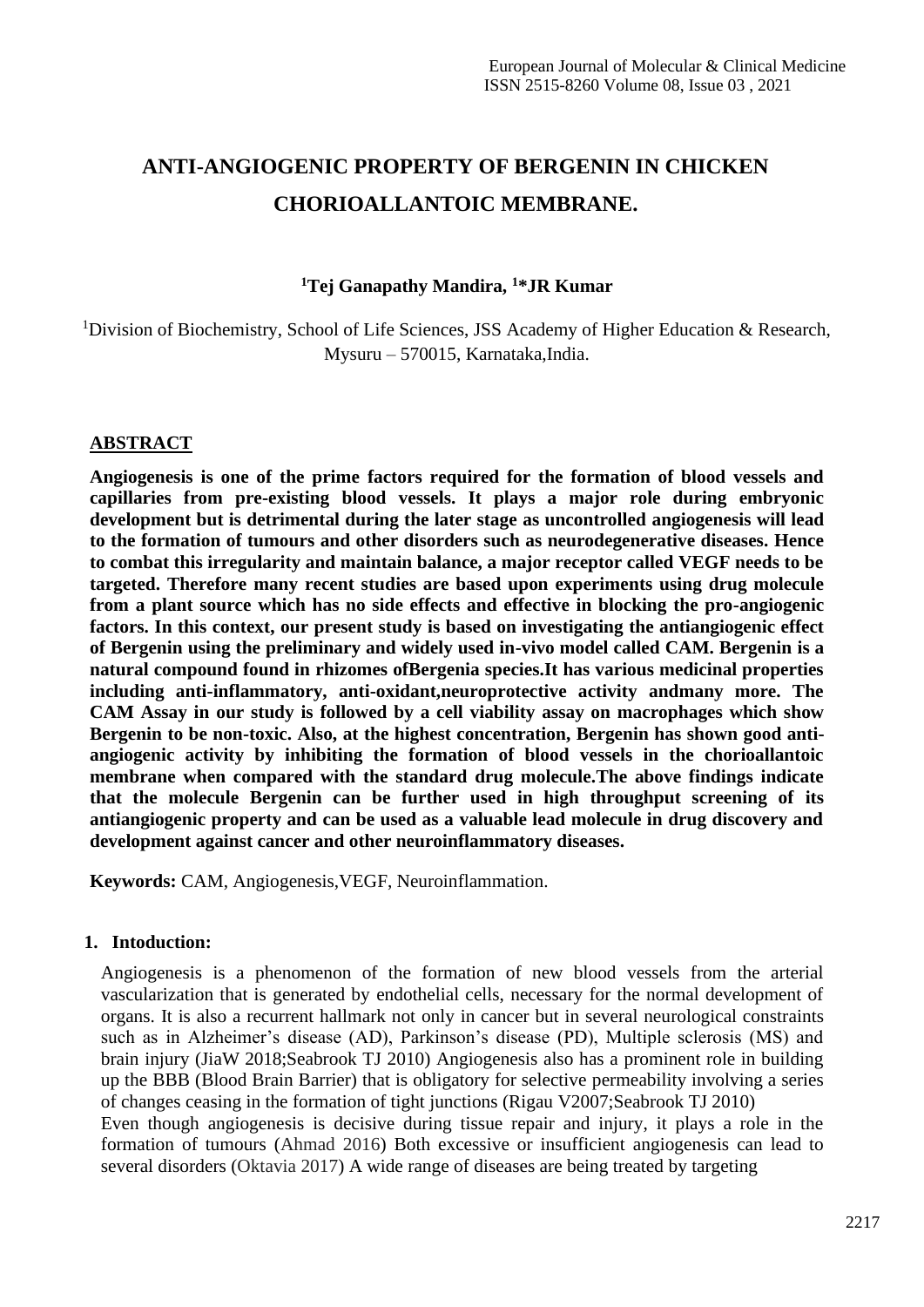leukocyte-vascular interactions (Kim 2015). Blood vessel formation, immune response and oxidative stress can be significantly interconnected because inflammation can stimulate angiogenesis and oxidative stress which is also vice-versa (Joshi 2016) this interplay has been identified in the pathogenesis of several neurodegenerative and metabolic disorders (Vallon 2014). Above all, there is a strong connection between macrophages and angiogenesis. Especially, in tumour formation, macrophage has an active role as it produces VEGF and MMP9 which are pro-angiogenic factors that can readily initiate the tumorprogression (Graney 2020). But during the embryonic stage as in the chicken chorioallantoic membrane, the macrophages are produced by the chick yolk sac as first-generation and these macrophages produce certain factors such as inflammatory factors that promote angiogenesis (Rezzola 2020). Thereafter, macrophages can be a good therapeutic target for the discovery of antiangiogenic drugs.

 In the present study, the natural compound Bergenin already claimed by previous studies for having anti-inflammatory and antioxidant activities is used to check its anti-angiogenic property in-vivo using CAM as a model. It is a universally reliable quantitative in-vivo model to check the anti-angiogenic activity that aids in the screening of antiangiogenic efficacy of many drugs and naturalproducts (Oreffo 2020)

Worldwide populations rely on herbal medicines as a major source of health care. Since ancient times herbal medicines are being used to prevent and treat many different ailments (Ngoua-Meye-Misso 2018). However, the mode of action of plant-based drugs varies from that of the commercially available synthetic drugs. Natural products emerging from medicinal plants are vital for pharmaceutical research and drug development by delivering as a source of therapeutic agents (Ahmad 2016, Lu 2016 and Habib-Martin 2017). Presently many medicinal plants and their purified phytochemicals such as Curcumin (Liu, D 2008), Resveratrol (Nih 2018;Tseng 2004) and Quercitin have shown both in-vitro and in-vivo anti-angiogenic activities (Ravishankar 2015)

 Bergenin a natural polyphenolic compound sub-classified as an Iso-coumarin mainly isolated from Bergenia species of Saxifragaceae family usually found in eastern and the South Western Ghats of India, Central Asia, Afghanistan and China (Pandey 2017; Singh 2019) It is a prominent polyphenol present in the rhizome of the plant and is considered one of the most important drugs in Ayurveda as it is used in many Ayurveda formulations and traditional medicines since the  $7<sup>th</sup>$  century (Pandey 2017). It is affirmed to possess various medicinal properties that include antioxidant properties, chemo-protective activity (Gao 2015;Zhang 2013) neuroprotective (Takahashi 2003) and anti-inflammatory activity (Nazir 2007).

Despite the several natural plant products explored for their anti-angiogenic effects and considered as a valuable source of angio-modulators no research on the potential antiangiogenic activity of the bioactive molecule Bergenin using CAM Assay has been yet addressed to the best of our knowledge. Within this context, the main aim of the present work is to check the biological efficacy of Bergenin in inhibiting blood vessel formation in-vivo using the CAMmodel.

#### **2. Materials andMethods:**

### **2.1 Chemicals andreagents:**

Bergenin (98% pure) and retinoic acid CAS NUMBER: 302-79-4 was purchased from (Sigma Aldrich). Ethanol, PBS and DMSO are of analytical grade, Watttman No-1 filter paper, MTT, FBS and DMEM.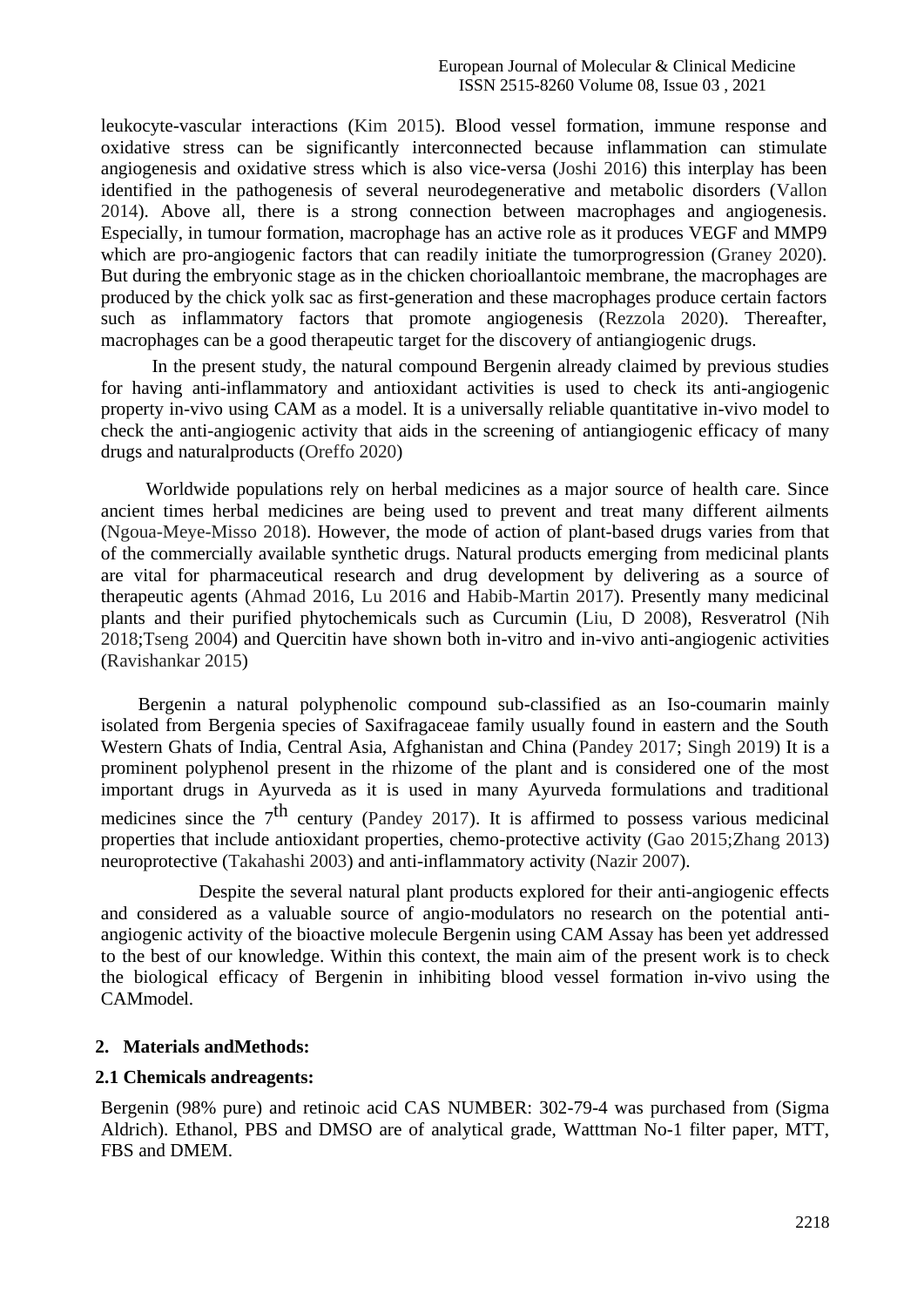# **2.2 Cell lines:**

The RAW 264.7-Mouse Macrophagecell lines were procured from NCCS, Pune.

# **2.3 Cell culture:**

RAW 264.7 cells were maintained in DMEM - High Glucose - (#AL111, Himedia)supplemented with 10% FBS ((#RM10432, Himedia), 100 U/ml penicillin and 100 µg/ml streptomycin and incubated at 37°C with a humidified atmosphere of 5% CO2 incubator (Healforce, China).

# **2.4 Cell Viability Assay:**

The toxicity of Bergenin on macrophage cell lines was assessed using the MTT Assay. Briefly, 100 µl of cell suspension having 2 x 10<sup>4</sup> cells were seeded in a 96 well plate and allowed to grow for about 24 hours. After 24 hours the cells were exposed to an increased concentration of Bergenin (0-200 $\mu$ M) and incubated for another 24 hours at 37  $\textdegree$  C in a 5% CO2 atmosphere. After incubation,the plates are carefully takenout and the spent media is removed and 0.5mg/ml of the total volume of MTT reagent is added and kept for another 3 hrs in a 5 % CO2 incubator.Then carefully remove the MTT from the cells without disturbing the precipitate and add 100 µl of solubilisation solution (DMSO).It is then placed in the gyratory shaker which will further enhance the solubilisation hence completely dissolving the MTT formazan crystals. The absorbance was read at 570nm using a plate reader.The percentage of cell viability was calculated by comparing it with the control sample treated with DMSO.

# % of Cell viability  $=$   $\frac{\text{Absorbane of}}{\text{sample}} - \frac{\text{Absorbane of}}{\text{blank}} \times 100$

# **Absorbance of control – absorbance of blank**

# **2.4.1 Preparation of sample:**

Bergenin was dissolved in 100% DMSO and different aliquots with varying concentration (5μM,10μM, 25 μM, 50 μM,100 μM and 200 μM) was prepared for MTT Assay. Sterile discs of 5 mm diameter were prepared using Whatman No 1 filter paper and the prepared disc was sterilized by autoclaving for 15 minutes. Each disc was loaded with 10 μl of sample and dried so that the final concentration of the discs will be 25  $\mu$ M, 50  $\mu$ M, 100 $\mu$ M. Retinoic acid serving as positive control is also applied in three different concentrations same as the sample. PBS is used as blank control. All the steps were being carried out under the laminar airflow chamber to maintain the sterile conditions.

# **2.5 Chorioallantoic Membrane Assay (CAM):**

The angiogenic activity was performed according to the method of (Ngoua-Meye-Misso 2018) fertilized brown Leghorn eggs about four days old were collected from the local hatchery and were cleaned with 70% Ethanol under a laminar airflow hood. A small hole of 10 cm2 was made at the pointed end of the egg and 2 to 3 ml of albumin was sucked out from the egg using a 21 gauge needle to bring their developing membrane down from the shell. The eggs were then

incubated in an incubator with a temperature of  $37^0$  C and 80% humidity by placing them horizontally and rotated 5 times a day. After 24hrs of incubation, a window (4x4cm) was made on the surface of the shell with a sharp tool and the shell was carefully pulled out without damaging the inner tissue using the sterileforceps.

Any dead embryos were disposed of. The sterile disc containing the sample with different concentrations (25  $\mu$ M, 50  $\mu$ M and 100  $\mu$ M) was placed over the blood vessels at the junction on day 5 under sterile conditions. The opening was then covered with sterile surgical tape and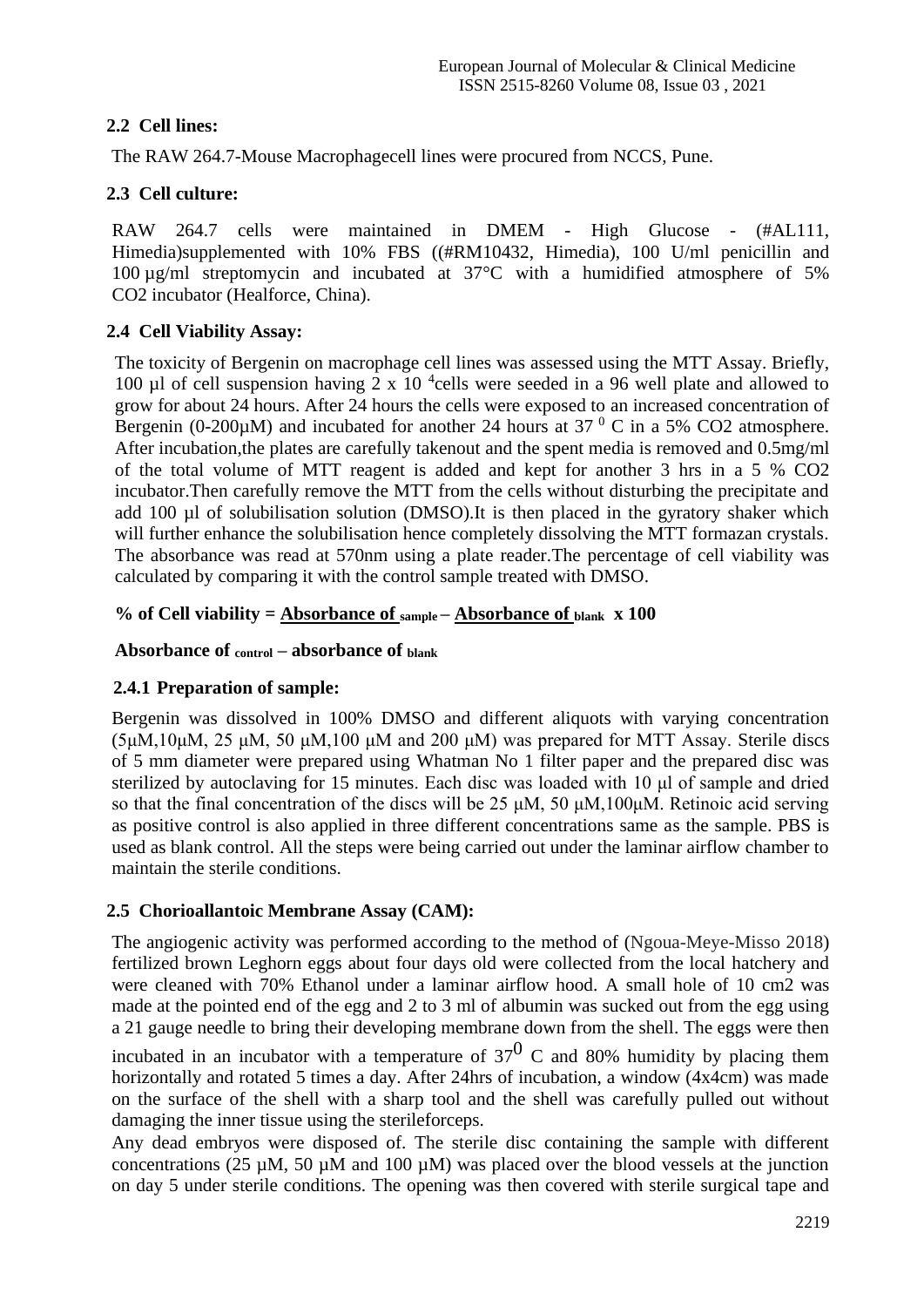the eggs were incubated for 48 h. The windows were then reopened on day 7 and checked for the inhibition of vessel formation around the area of the disc in terms of number and calibrated by comparing with Retinoic acid used as a positive control. Each experiment was performed in triplicates and the results were assessed visually by counting the vessels with the help of three independent observers.

The images of the blood vessels were capturedusing Nikon D5300 and the results were evaluated and the statuses of the embryos are reported in **Table-1**. The percentage inhibition was calculated by using the formula (Ribatti 2010)

### **%inhibition= Total number of visibleblood vessels X 100 Total number of blood vesselssuppressed**

### **2.6 Statistical Analysis:**

The results obtained were analyzed by calculating their standard mean, among various treatment groups using Graph pad prism 5.0 software. The values are presented as mean  $\pm$  S.D. One way ANOVA and tukeys post hoc test was performed and p-value <0.005 was considered statistically significant.

### **3 RESULTS:**

### **3.1 Cell viability Assay:**

To determine the toxicity of Bergenin on macrophage cells MTT assay was done. The cells were treated with varying concentration of Bergenin (0-200 µM) for 24hrs. From **figure 4** no toxicity of Bergenin was observed even at the highest concentration when compared to DMSO. Hence the compound Bergenin is proved to be non - toxic on macrophage cells and is safe for further use in in-vivo studies. As there was no significant toxicity observed upto 200µM the subsequent concentrations of 25, 50 and 100 µM were selected for further studies.

### **3.2 CAM Assay:**

The anti-angiogenic activity of Bergenin was interpreted using the CAM Assay with retinoic acid as a positive control. The results were calculated based on the percentage of inhibition of the blood vessels. The changes in the blood vessel density correlate with the percentage of vascularization. Whereas the reduction in the formation of blood vessels is inversely proportional to the degree ofinhibition.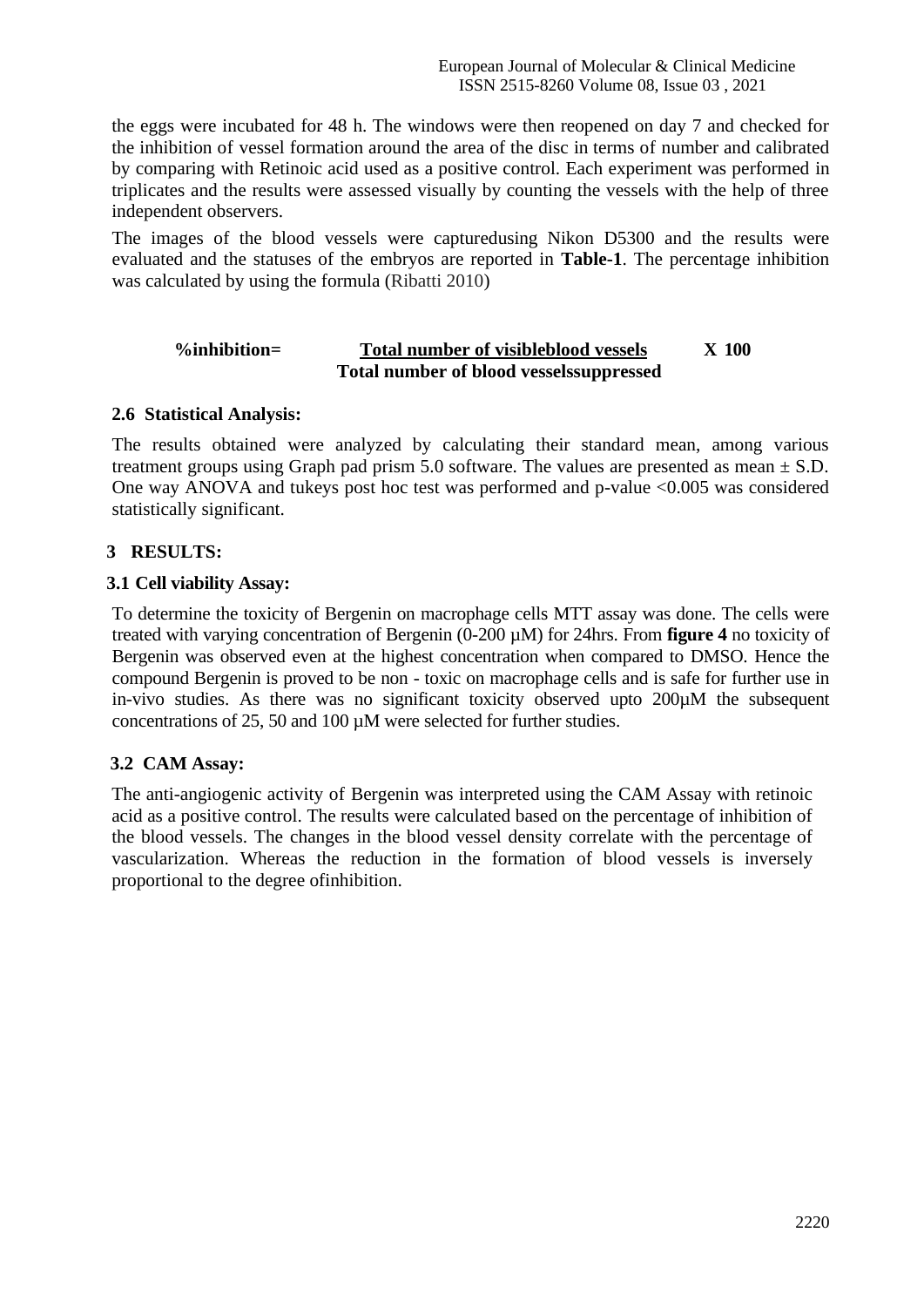| <b>Test Sample</b>      | <b>Concentration</b><br>in $\mu$ M | <b>Embryo status after</b><br>48 hrs | % Inhibition of vessel<br>formation |
|-------------------------|------------------------------------|--------------------------------------|-------------------------------------|
| <b>Control</b><br>(PBS) |                                    | Living                               | Nil                                 |
| <b>Standard</b>         | $25 \mu M$                         | Living                               | 32.66 %                             |
|                         | 50<br>$\mu$ M                      | Living                               | 49.66 %                             |
|                         | $100 \mu M$                        | Living                               | 80.33 %                             |
| <b>Bergenin</b>         | $25 \mu M$                         | Living                               | 18.66 %                             |
|                         | $50 \mu M$                         | Living                               | 42.33 %                             |
|                         | $100 \mu M$                        | Living                               | 75.66 %                             |

**Table 1: In-vivo anti-angiogenic activity of Bergenin in comparison with positive control retinoic acid**

In the presence of a blank control which is phosphate buffer saline (PBS) 100% of vascularization can be observed corresponding to a normal vascularization of the control having vessels equal to 7. The CAM was treated with three different concentrations as shown in**Table 1**. After 48hrs of observation Bergenin showed 75.66% inhibition of the formation of blood vessels around the disc area with the highest concentration of 100 μM which is comparable to the standard retinoic acid that showed 80.33% at 100 μM concentration. The avascular zone formation around the site of the application represents antiangiogenicactivity as shown in **Figure 6.**

From **Figure 5** The effect of Bergenin on angiogenesis can be seen as a concentration dependent inhibition as it showed the highest inhibition at maximum concentration, whereas at concentrations of 50  $\mu$ M and 25  $\mu$ M, the inhibitions were 42.33 % and 18.6 %, respectively, which are lower when compared with that of positive control showing 49.66 % and 32.66 % at 50 μM and 25 μM. Also, the toxicity of the compound was evaluated by recording the status of the embryo as living or dead as shown in **Table-1.**

Among the different doses tested, no dead embryos were found, by which we were able to say that the compound is not toxic and the antiangiogenic activity observed was not due to anytoxicity.

### **4 Discussion:**

 The formation and proliferation of capillary tube leading to the growth of vascular endothelial cellsaredescribed as angiogenesis. Some of the widely used angiogenic inhibitors inhibit most of the proteases, blocks the phosphorylation of receptors and disrupt the endothelial tube formation (Yang 2017). Hence, in this context, the present study is carried out to check the anti-angiogenic activity of Bergenin using the CAM method

 The chorioallantoic membrane consists of an extra-embryonic membrane and helps in the exchange of gases and nutrients (Irvin 2014) CAM model is extensively used because of its large vascularity and easy availability. It is a widely employed research model that is primarily used to screen the effectiveness of many drugs against angiogenesis, tumour growth and invasiveness (Nowak-Sliwinska 2014).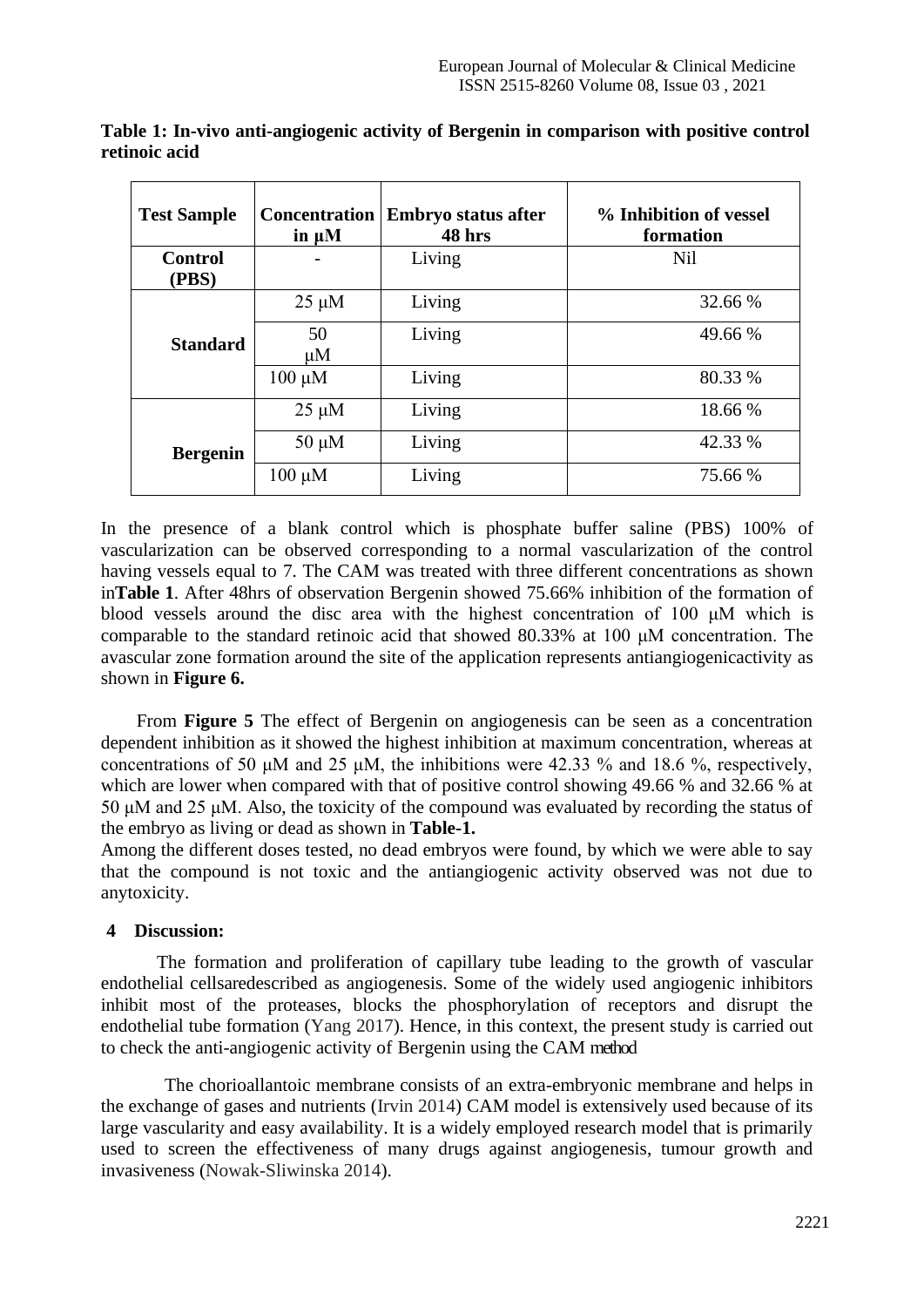In the current study, the anti-angiogenic activity of Bergenin was evaluated by using three different concentrations of the compound and the concentrations are standardized from the viability assay performed. According to the MTT Assay performed, Bergenin was proved to be non-toxic at concentrations ranging from 0-200µM which is consistent with previous studies (Yang 2017). The vascularization was accounted for by comparing with the PBS containing disc (blank) and the inhibition of blood vessels were compared with retinoic acid serving as a positive control. The extent of angio- suppressive activity was validated by observing the changes in the formation of blood vessels around the disc.

 Retinoic acid is proven to act as a good antiangiogenic agent according to many studies. In a study (Suzuk 2004) retinoic acid has shown the antiangiogenic potential by down targeting Tie2 signaling along with a decreased number of endothelial cells, leading to the reduction of vascular network formation thus inhibiting the process of angiogenesis. RA was also proved to inhibit tumour growth in the thyroid along with decreased VEGF expression with reduced angiogenesis (Hoffmann 2007)

Hence retinoic acid was chosen as a positive standard to compare the antiangiogenic activity of the test compound. Among three different concentrations of Bergenin tested the highest concentration showed the highest percentage of inhibition comparable to that of retinoic acid. The inhibition may be due to the presence of galloyl moiety and lactone group present in the natural compound Bergenin. Earlier studies have noted the structural based relationship of molecules containing the lactone and galloyl group and their effectiveness in inhibiting angiogenesis (Liu, Y.R 2018) (Hernández 2014).

According to previous In-silico investigations, Bergenin has been computationally proven as a potent compound to target the NWGR motif of CRD of galectin-3 which is the most sought after target in designing anticancer drugs. These findings can further rationalize the anticancer activity of Bergenin. Also, Bergenin has druggable properties as well as a good safety profile according to the modern toxicity studies (Jayakody 2018). However, further expression studies and strong in-vivo studies on the antiangiogenic activity of Bergenin is needed to understand the exact mechanism of action and drug potency after which the compound may be used in combination with a variety of other anti-angiogenic and anticancer agents to potentiate the therapeutic efficiency.

#### **5 Conclusion:**

The active compound Bergenin has exhibited a potent dose-dependent anti-angiogenic activity using CAM assay as an in-vivo model owing to the presence of the lactone and galloyl groups. It has also proven to be non-toxic to macrophage cells according to our studies, hence allowing its wide usage in different in-vivo and in-vitro experiments leading towards the inhibition of angiogenesis. This investigation has also made a way for researchers in considering Bergenin as a lead compound for inhibiting angiogenesis. As the use of synthetic angio-suppressive agents pose a variety of harmful side effects researchers and investigators are trying to identify and bring about active bio-molecules from plant sources to combat many ailments. Thus this study also supports the pharmacological and traditional use of Bergenin as a neuroprotective and chemoprotective agent via suppressing the formation of angiogenesis.

**Acknowledgements:** We would like to thank School of Life Sciences, JSS Academy of Higher Education & Research, Mysuru for providing the lab facilities to conduct the experiments.

**Authors' contributions:** All authors contributed equally to the research article.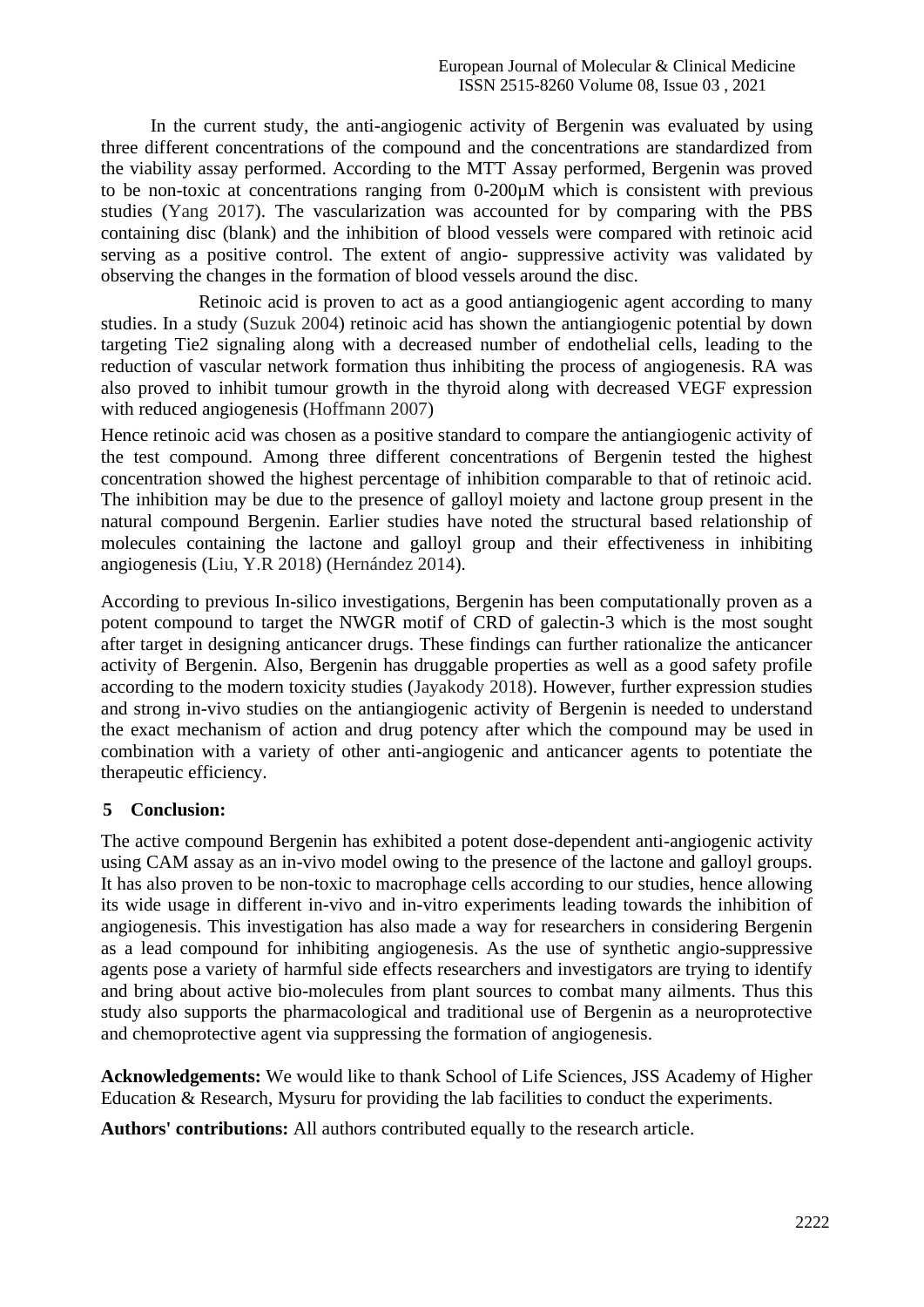

#### **Figure 1: Graphical abstract depicting the entire study.**

**Figure 2: Schematic representation of the interconnections between Angiogenesis, Oxidative stress and Inflammation**

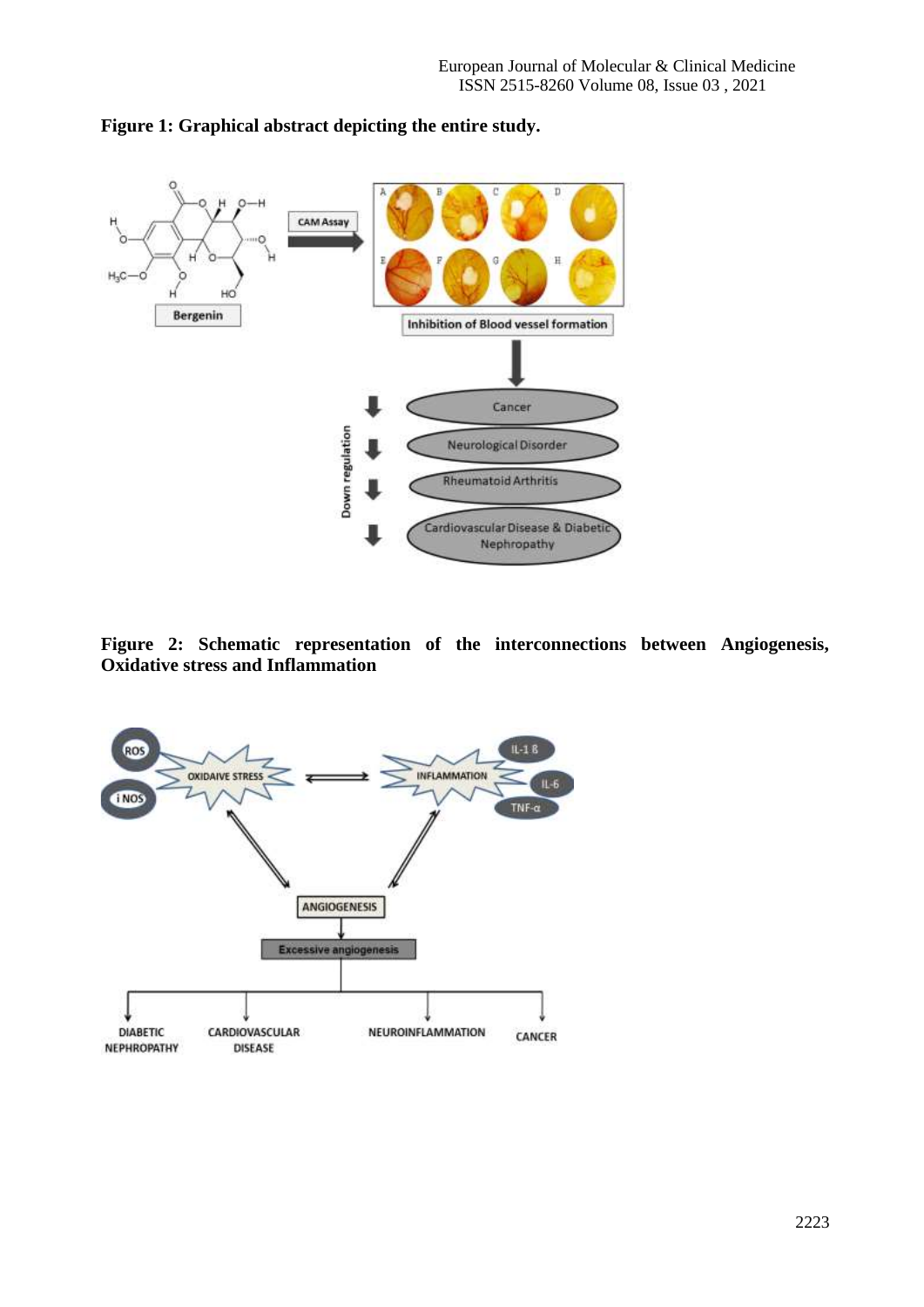**Figure 3: Structure of Bergenin**



**Figure 4:** Graph showing the percentage of viable cells (RAW 264.7 Macrophage cells) after treatment with different concentrations of Bergenin (5-200  $\mu$ M) for 24 hours (\*\*\* p< 0.001).

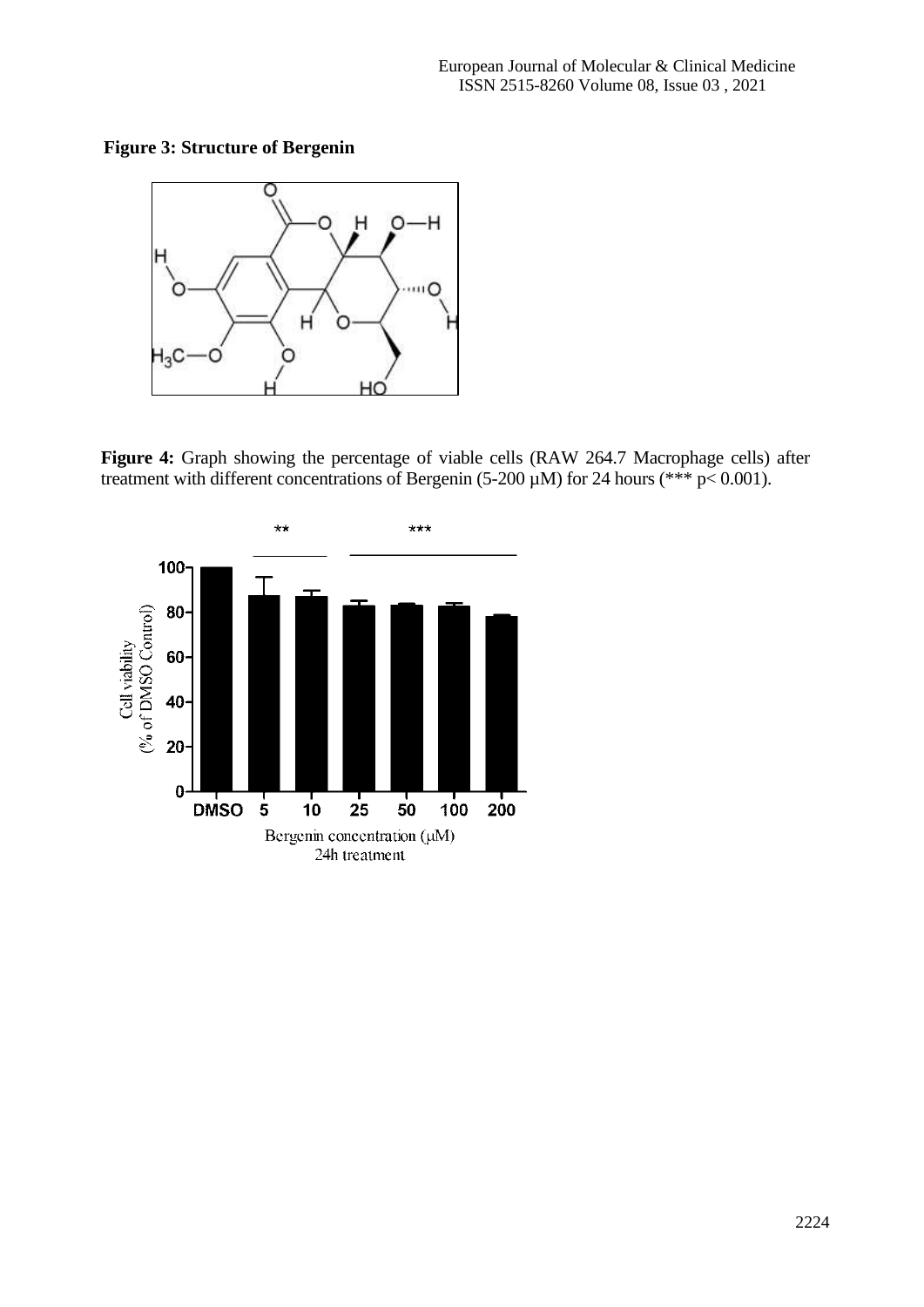**Figure 5:** Percentage of inhibition of Angiogenesis with different concentrations of Bergenin compared with standard (retinoic acid) assessed for 48 hours (**\*** p< 0.05, **\*\*\*** p< 0.001, ns= non-significant).



Figure 6: Effect of Bergenin on the suppression of vasculature of CAM in a dose dependent manner **(A)** Control (10 μl PBS); **(B,C,D)** Standard (25 μM, 50 μM, 100 μM); **(E)** Untreated; **(F,G,H)** Bergenin (25 μM, 50 μM, 100 μM);

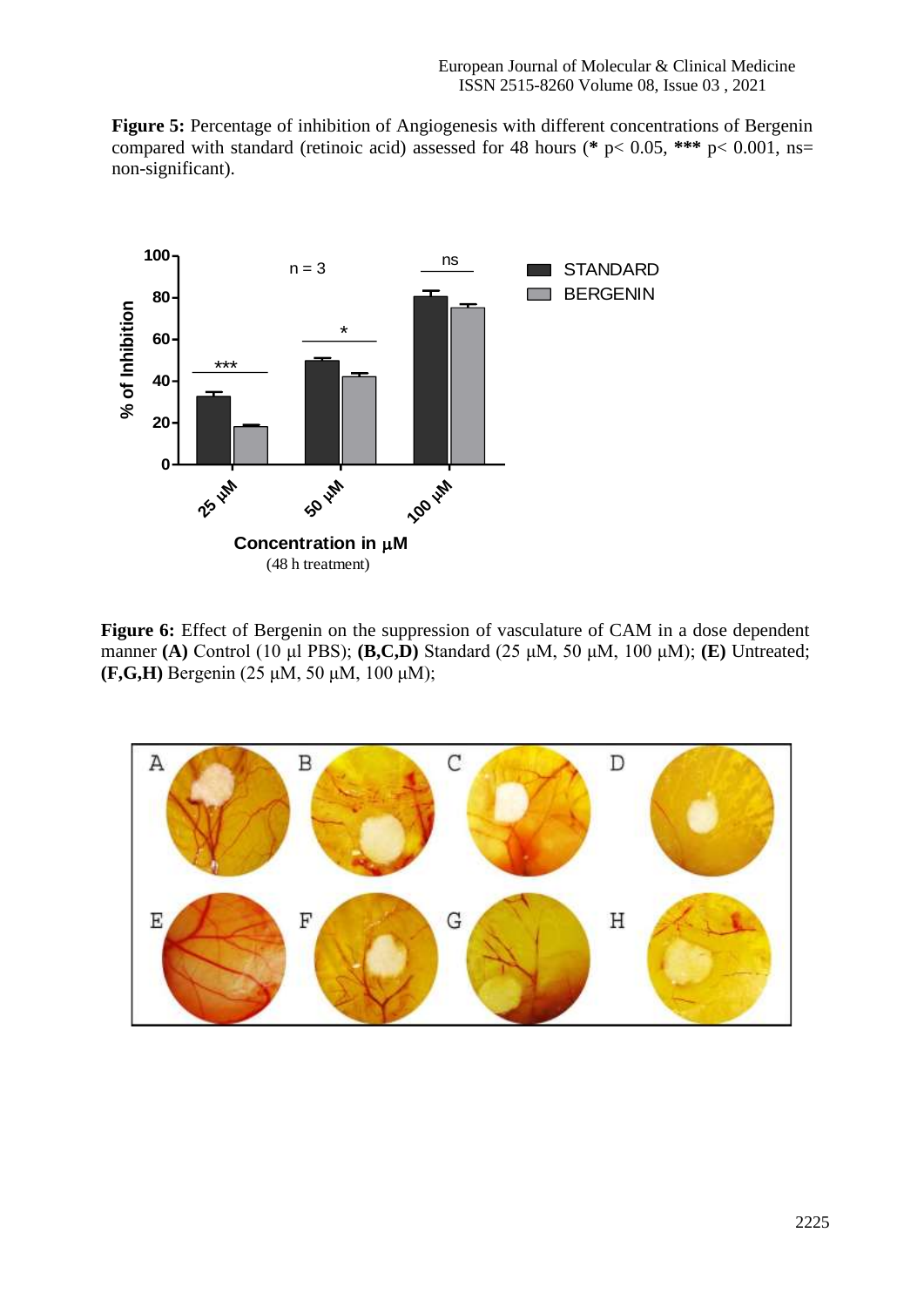#### **REFERENCES:**

1. Ahmad, S., Ullah, F., Ayaz, M., Zeb, A., Ullah, F. and Sadiq, A., 2016. Antitumor and anti-angiogenic potentials of isolated crude saponins and various fractions of Rumexhastatus D. Don. Biological research, 49, pp.1-9.

2. Gao, X.J., Guo, M.Y., Zhang, Z.C., Wang, T.C., Cao, Y.G. and Zhang, N.S., 2015. Bergenin plays an anti-inflammatory role via the modulation of MAPK and NF- $\kappa$ B signaling pathways in a mouse model of LPS-induced mastitis. Inflammation, 38(3), pp.1142-1150..

3. Graney, P.L., Ben-Shaul, S., Landau, S., Bajpai, A., Singh, B., Eager, J., Cohen, A., Levenberg, S. and Spiller, K.L., 2020. Macrophages of diverse phenotypes drive vascularization of engineered tissues. Science Advances, 6(18), p.eaay6391.

4. Habib-Martin, Z.A., Hammad, H.M., Afifi, F.U., Zihlif, M., Al-Ameer, H.J., Saleh, M.M., Abaza, I.F. and Nassar, Z.D., 2017. In vitro and in vivo evaluation of the antiangiogenic activities of Trigonellafoenum-graecum extracts. Asian Pacific Journal of Tropical Biomedicine, 7(8), pp.732-738.

5. Hernández, V., Malafronte, N., Mora, F., Pesca, M.S., Aquino, R.P. and Mencherini, T., 2014. Antioxidant and antiangiogenic activity of AstroniumgraveolensJacq. leaves. Natural product research, 28(12), pp.917-922.

6. Hoffmann, S., Rockenstein, A., Ramaswamy, A., Celik, I., Wunderlich, A., Lingelbach, S., Hofbauer, L.C. and Zielke, A., 2007. Retinoic acid inhibits angiogenesis and tumor growth of thyroid cancer cells. Molecular and cellular endocrinology, 264(1-2), pp.74- 81.

7. Irvin, M.W., Zijlstra, A., Wikswo, J.P. and Pozzi, A., 2014. Techniques and assays for the study of angiogenesis. Experimental Biology and Medicine, 239(11), pp.1476-1488..

8. Jayakody, R.S., Wijewardhane, P., Herath, C. and Perera, S., 2018. Bergenin: a computationally proven promising scaffold for novel galectin-3 inhibitors. Journal of molecular modeling, 24(10), pp.1-11.

9. Jia, W., Wu, W., Yang, D., Xiao, C., Huang, M., Long, F., Su, Z., Qin, M., Liu, X. and Zhu, Y.Z., 2018. GATA4 regulates angiogenesis and persistence of inflammation in rheumatoid arthritis. Cell death & disease, 9(5), pp.1-15.

10. Joshi, S., Gupta, N., Khan, R., Kumar, R., Sharma, M., Kumar, L. and Sharma, A., 2016. Interrelationship between angiogenesis, inflammation and oxidative stress in Indian patients with multiple myeloma. Clinical and Translational Oncology, 18(2), pp.132-137.

11. Kim, K.A. and Yim, J.E., 2015. Antioxidative activity of onion peel extract in obese women: a randomized, double-blind, placebo controlled study. Journal of cancer prevention, 20(3), p.202..

12. Liu, D., Schwimer, J., Liu, Z., Woltering, E.A. and Greenway, F.L., 2008.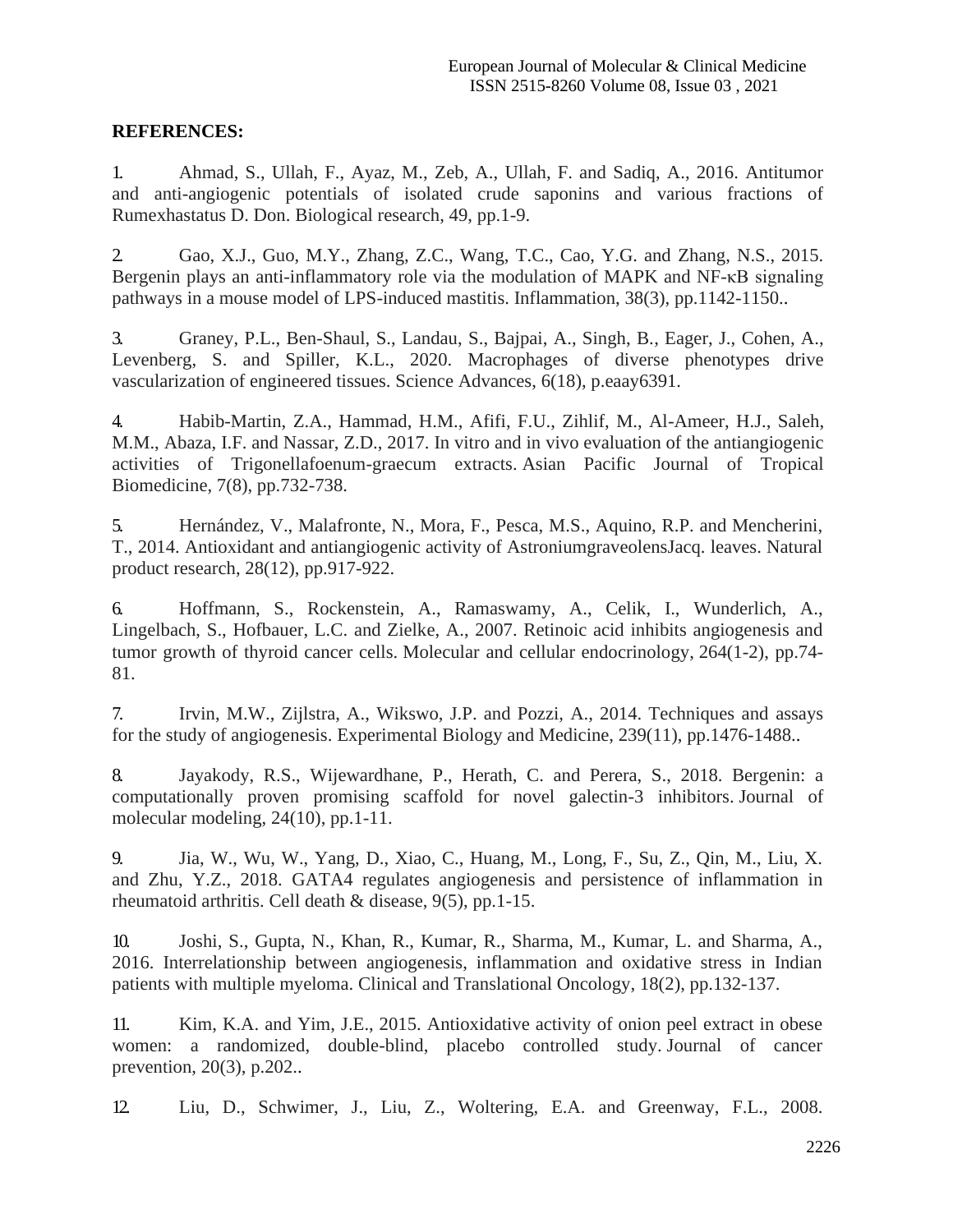Antiangiogenic effect of curcumin in pure versus in extract forms. Pharmaceutical Biology, 46(10-11), pp.677-682..

13. Liu, Y.R., Cai, Q.Y., Gao, Y.G., Luan, X., Guan, Y.Y., Lu, Q., Sun, P., Zhao, M. and Fang, C., 2018. Alantolactone, a sesquiterpene lactone, inhibits breast cancer growth by antiangiogenic activity via blocking VEGFR2 signaling. Phytotherapy Research, 32(4), pp.643-650.

14. Lu, K., Bhat, M. and Basu, S., 2016. Plants and their active compounds: natural molecules to target angiogenesis. Angiogenesis, 19(3), pp.287-295.

15. Nazir, N., Koul, S., Qurishi, M.A., Taneja, S.C., Ahmad, S.F., Bani, S. and Qazi, G.N., 2007. Immunomodulatory effect of bergenin and norbergenin against adjuvant-induced arthritis—A flow cytometric study. Journal of ethnopharmacology, 112(2), pp.401-405.

16. Ngoua-Meye-Misso RL, Ndong JD, Sima-Obiang C, Ondo JP, Ndong-Atome GR, Abessolo FO, Obame-Engonga LC. Phytochemical studies, antiangiogenic, anti-inflammatory and antioxidant activities of ScyphocephaliumochocoaWarb.(Myristicaceae), medicinal plant from Gabon. Clinical Phytoscience. 2018 Dec; 4(1): 1-3.

17. Ngoua-Meye-Misso, R.L., Sima-Obiang, C., Ndong, J.D.L.C., Ondo, J.P., OvonoAbessolo, F. and Obame-Engonga, L.C., 2018. Phytochemical screening, antioxidant, anti-inflammatory and antiangiogenic activities of Lophiraprocera a. Chev.(Ochnaceae) medicinal plant from Gabon. Egyptian Journal of Basic and Applied Sciences, 5(1), pp.80-86.

18. Nih, L.R., Gojgini, S., Carmichael, S.T. and Segura, T., 2018. Dual-function injectable angiogenic biomaterial for the repair of brain tissue following stroke. Nature materials, 17(7), pp.642-651.

19. Nowak-Sliwinska, P., Segura, T. and Iruela-Arispe, M.L., 2014. The chicken chorioallantoic membrane model in biology, medicine and bioengineering. Angiogenesis, 17(4), pp.779-804.

20. Oktavia, S., Wijayanti, N. and Retnoaji, B., 2017. Anti-angiogenic effect of Artocarpusheterophyllus seed methanolic extract in ex ovo chicken chorioallantoic membrane. Asian Pacific Journal of Tropical Biomedicine, 7(3), pp.240-244.

21. Oreffo, R., Marshall, K. and Kanczler, J., 2020. Evolving applications of the egg: Chorioallantoic Membrane (CAM) assay and ex vivo organotypic culture of materials for bone tissue engineering. Journal of Tissue Engineering.

22. Pandey, R., Kumar, B., Meena, B., Srivastava, M., Mishra, T., Tiwari, V., Pal, M., Nair, N.K., Upreti, D.K. and Rana, T.S., 2017. Major bioactive phenolics in Bergenia species from the Indian Himalayan region: Method development, validation and quantitative estimation using UHPLC-QqQLIT-MS/MS. PloS one, 12(7), p.e0180950.

23. Ravishankar, D., Watson, K.A., Boateng, S.Y., Green, R.J., Greco, F. and Osborn, H.M., 2015. Exploring quercetin and luteolin derivatives as antiangiogenic agents. European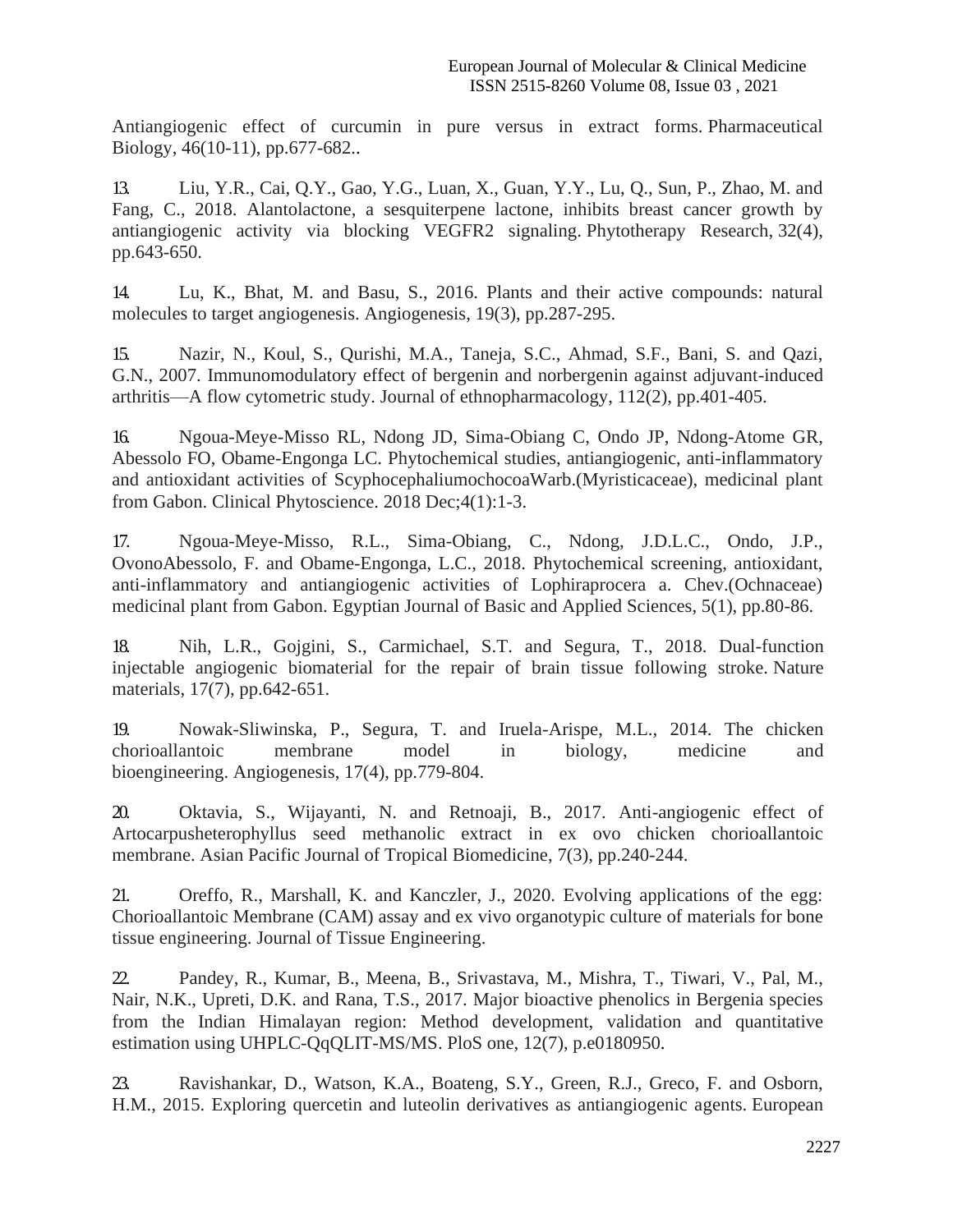journal of medicinal chemistry, 97, pp.259-274.

24. Rezzola S, Loda A, Corsini M, Semeraro F, Annese T, Presta M, Ribatti D. Angiogenesis-inflammation cross talk in diabetic retinopathy: novel insights from the chick embryo chorioallantoic membrane/human vitreous platform. Frontiers in Immunology. 2020;11.

25. Ribatti, D., 2010. The chick embryo chorioallantoic membrane as an in vivo assay to study antiangiogenesis. Pharmaceuticals, 3(3), pp.482-513.

26. Rigau, V., Morin, M., Rousset, M.C., de Bock, F., Lebrun, A., Coubes, P., Picot, M.C., Baldy-Moulinier, M., Bockaert, J., Crespel, A. and Lerner-Natoli, M., 2007. Angiogenesis is associated with blood–brain barrier permeability in temporal lobe epilepsy. Brain, 130(7), pp.1942-1956.

27. Seabrook, T.J., Littlewood-Evans, A., Brinkmann, V., Pöllinger, B., Schnell, C. and Hiestand, P.C., 2010. Angiogenesis is present in experimental autoimmune encephalomyelitis and pro-angiogenic factors are increased in multiple sclerosis lesions. Journal of neuroinflammation, 7(1), pp.1-11.

28. Singh, U., Barik, A. and Priyadarsini, K.I., 2009. Reactions of hydroxyl radical with bergenin, a natural poly phenol studied by pulse radiolysis. Bioorganic & medicinal chemistry, 17(16), pp.6008-6014.

29. Suzuki, Y., Komi, Y., Ashino, H., Yamashita, J., Inoue, J., Yoshiki, A., Eichmann, A., Amanuma, H. and Kojima, S., 2004. Retinoic acid controls blood vessel formation by modulating endothelial and mural cell interaction via suppression of Tie2 signaling in vascular progenitor cells. Blood, 104(1), pp.166-169.

30. Takahashi, H., Kosaka, M., Watanabe, Y., Nakade, K. and Fukuyama, Y., 2003. Synthesis and neuroprotective activity of bergenin derivatives with antioxidant activity. Bioorganic & medicinal chemistry, 11(8), pp.1781-1788.

31. Tseng, S.H., Lin, S.M., Chen, J.C., Su, Y.H., Huang, H.Y., Chen, C.K., Lin, P.Y. and Chen, Y., 2004. Resveratrol suppresses the angiogenesis and tumor growth of gliomas in rats. Clinical Cancer Research, 10(6), pp.2190-2202.

32. Vallon, M., Chang, J., Zhang, H. and Kuo, C.J., 2014. Developmental and pathological angiogenesis in the central nervous system. Cellular and molecular life sciences, 71(18), pp.3489-3506

33. Yang, S., Yu, Z., Wang, L., Yuan, T., Wang, X., Zhang, X., Wang, J., Lv, Y. and Du, G., 2017. The natural product bergenin ameliorates lipopolysaccharide-induced acute lung injury by inhibiting NF-kappaBactivition. Journal of ethnopharmacology, 200, pp.147-155..

34. Yang, W.H., Xu, J., Mu, J.B. and Xie, J., 2017. Revision of the concept of antiangiogenesis and its applications in tumor treatment. Chronic diseases and translational medicine, 3(1), pp.33-40.